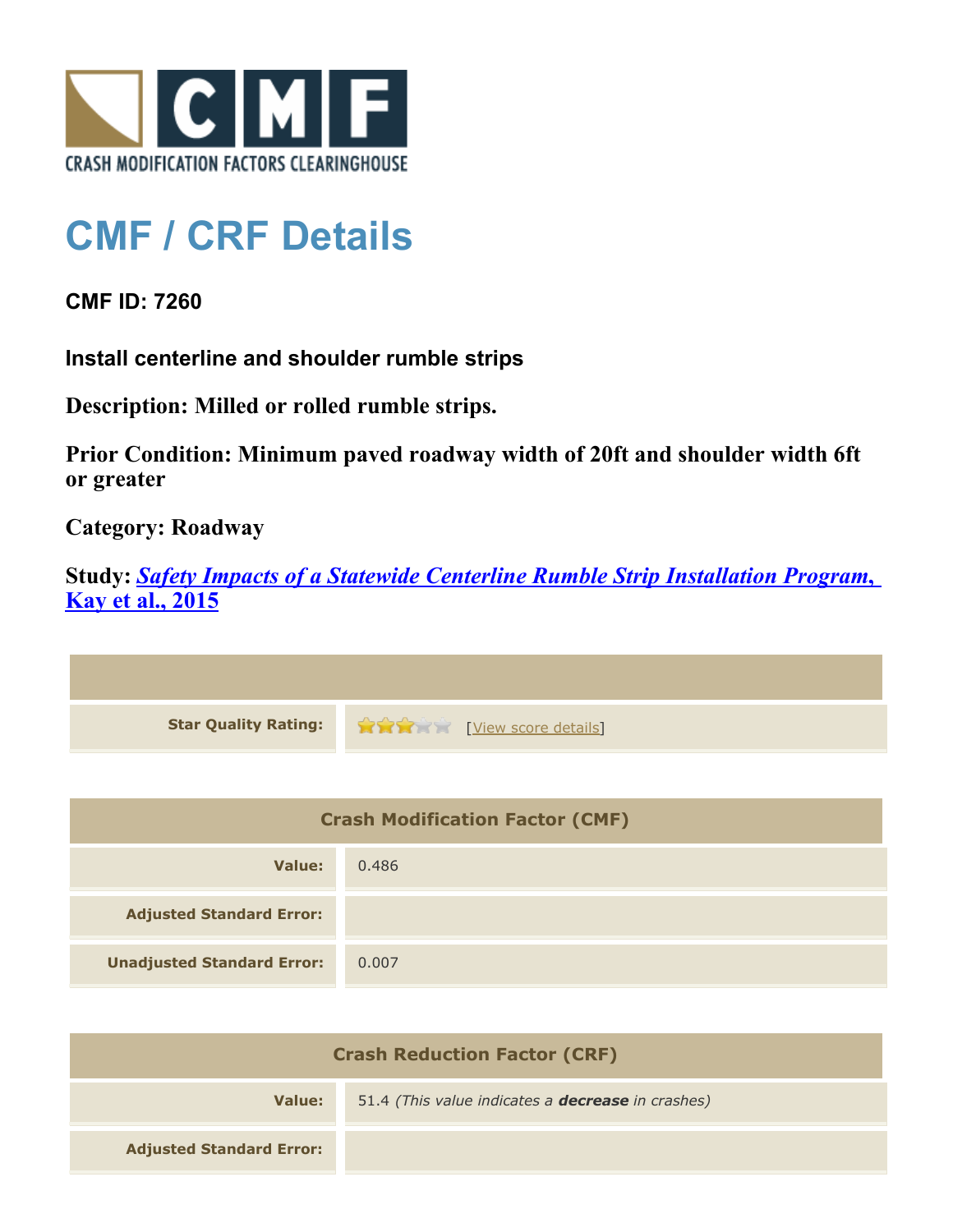| <b>Applicability</b>       |                                                            |
|----------------------------|------------------------------------------------------------|
| <b>Crash Type:</b>         | Angle, Head on, Rear end, Sideswipe, Single vehicle, Other |
| <b>Crash Severity:</b>     | K (fatal)                                                  |
| <b>Roadway Types:</b>      | Principal Arterial Other                                   |
| <b>Number of Lanes:</b>    | $\overline{2}$                                             |
| <b>Road Division Type:</b> | Undivided                                                  |
| <b>Speed Limit:</b>        |                                                            |
| <b>Area Type:</b>          | Rural                                                      |
| <b>Traffic Volume:</b>     |                                                            |
| <b>Time of Day:</b>        | All                                                        |

## *If countermeasure is intersection-based*

| <b>Intersection Type:</b>         |  |
|-----------------------------------|--|
| <b>Intersection Geometry:</b>     |  |
| <b>Traffic Control:</b>           |  |
| <b>Major Road Traffic Volume:</b> |  |
| <b>Minor Road Traffic Volume:</b> |  |

| <b>Development Details</b>      |              |
|---------------------------------|--------------|
| <b>Date Range of Data Used:</b> | 2005 to 2013 |
| <b>Municipality:</b>            |              |
| State:                          | MI           |